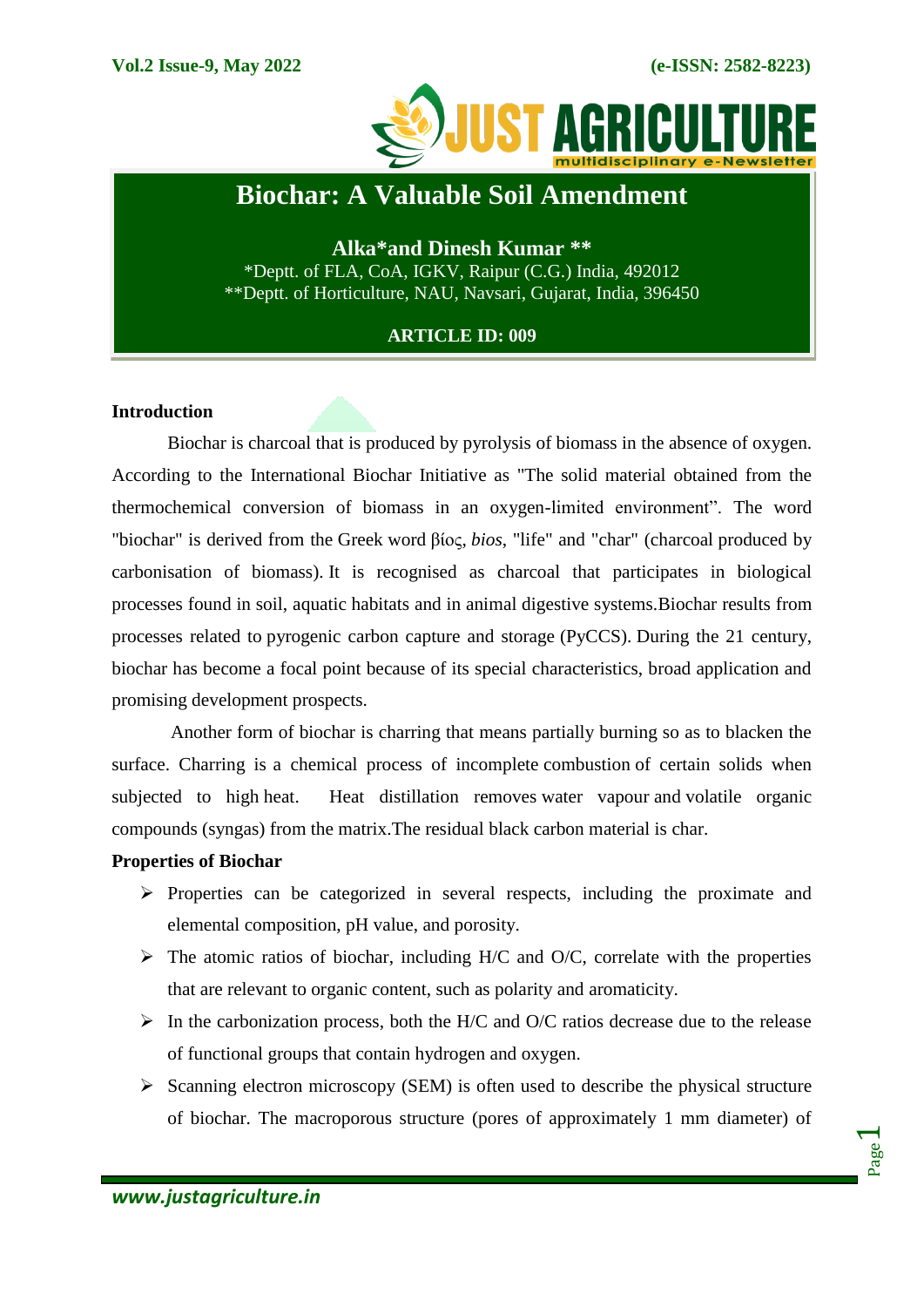Page  $\boldsymbol{\sim}$ 

**JUST A** A

biochar is potentially important to water holding and adsorption capacity of soil (Day et al., 2005).

- $\triangleright$  Surface area measured by gas adsorption that is influenced by micropores (nm scale), biochar created at low temperature may be suitable for controlling release of fertilizer nutrients, while high temperatures would lead to a material analogous to activated carbon (Ogawa et al., 2006).
- $\triangleright$  Low temperature biochar is stronger than high temperature products, it is brittle and prone to abrade into fine fractions once incorporated into the mineral soil.

## **Importance of biochar –**



| <b>Factors</b>                         | Effect of biochar application on various factors                                                                                                                                      |
|----------------------------------------|---------------------------------------------------------------------------------------------------------------------------------------------------------------------------------------|
| Soil fertility                         | Biochar can improve soil fertility, stimulating plant growth, which then<br>consumes more $CO2$ in a positive feedback effect.                                                        |
| Reduced fertilizer inputs              | Biochar can reduce the need for chemical fertilizers, resulting in<br>reduced emissions of greenhouse gases from fertilizer manufacture.                                              |
| Reduced $N_2O$<br>and $CH_4$ emissions | Biochar can reduce emissions of nitrous oxide $(N_2O)$ and methane<br>$\left($ CH <sub>4</sub> $\right)$ , two potent greenhouse gases from agricultural soils.                       |
| life                                   | Enhanced soil microbial Biochar can increase soil microbial life, resulting in more carbon<br>storage in soil.                                                                        |
| Reduced emissions from<br>feed stocks  | Converting agricultural and forestry waste into biochar can avoid<br>$CO2$ and CH <sub>4</sub> emissions otherwise generated by the natural<br>decomposition or burning of the waste. |
| Energy generation                      | The heat energy and also the bio oils and synthesis gases generated                                                                                                                   |

*www.justagriculture.in*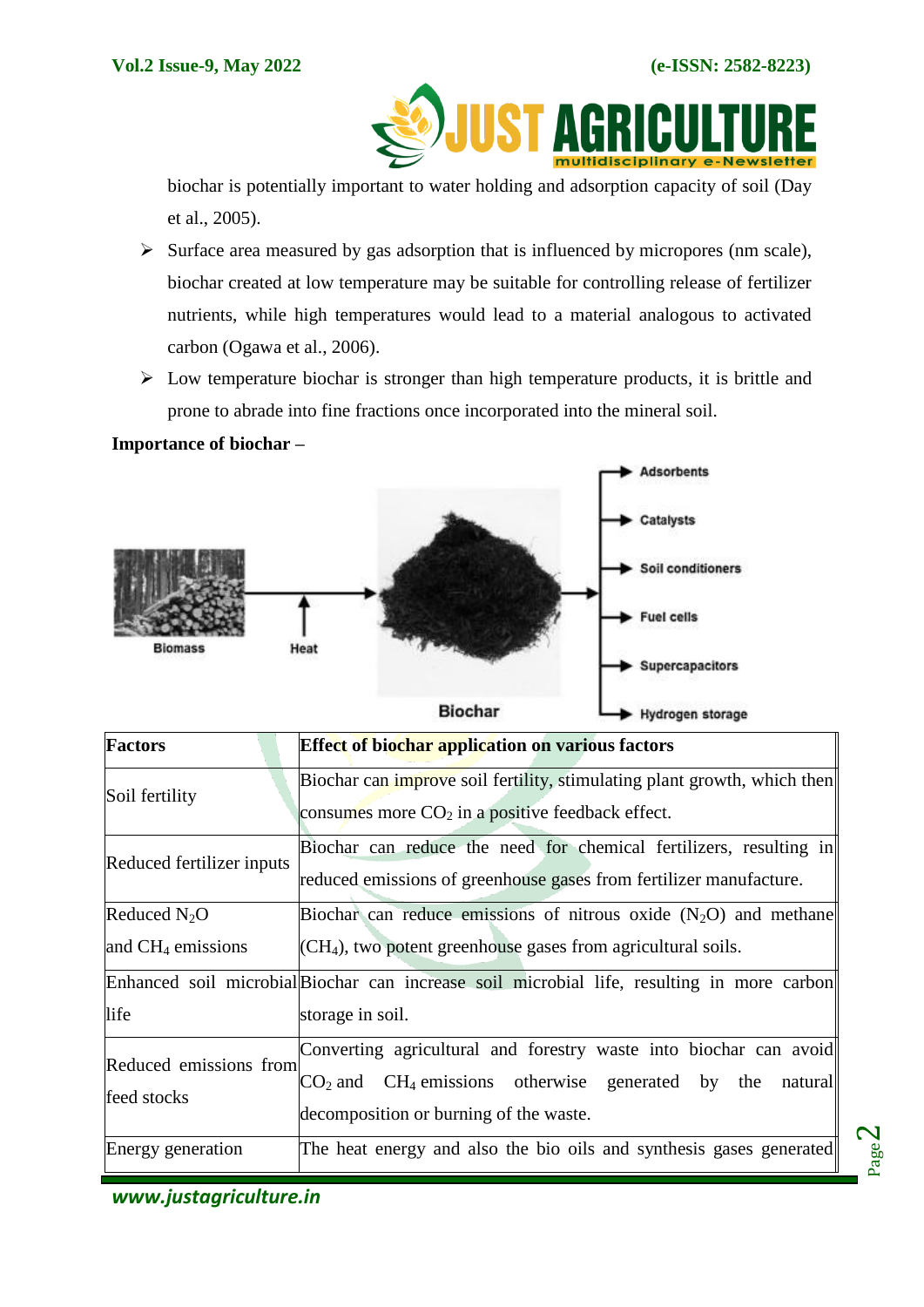

|                | <b>INDITIONS</b> CHAINS <b>CHAING</b>                             |
|----------------|-------------------------------------------------------------------|
| <b>Factors</b> | <b>Effect of biochar application on various factors</b>           |
|                | during biochar production can be used to displace carbon positive |
|                | energy from fossil fuels.                                         |



**Figure: 1. Systemic potential mechanism of biochar in soil and plant system Applications of Biochar**

- 1. **Soil amendment:-** Biochar offers multiple [soil health](https://en.wikipedia.org/wiki/Soil_health) benefits in degraded soils, its porous nature is effective at retaining both water and water-soluble nutrients.For plants that require high [potash](https://en.wikipedia.org/wiki/Potash) and elevated [pH,](https://en.wikipedia.org/wiki/PH) biochar can improve yield.Biochar reduce  $N_2O$  emissions by up to 80% and eliminate [methane emissions,](https://en.wikipedia.org/wiki/Methane_emissions) which are both more potent greenhouse gases than  $CO<sub>2</sub>$ . Application rates of 2.5–20 tonnes per hectare (1.0–8.1 t/acre) appear to be required to produce significant improvements in plant yields.
- 2. **Carbon sinkBiochar** carbon remains in the ground for centuries, simultaneously, its presence in the earth can improve [water quality,](https://en.wikipedia.org/wiki/Water_quality) increase [soil fertility,](https://en.wikipedia.org/wiki/Soil_fertility) raise [agricultural productivity,](https://en.wikipedia.org/wiki/Agricultural_productivity) and reduce pressure on [old-growth forests.](https://en.wikipedia.org/wiki/Old-growth_forest)Sustainable use of biochar could reduce the global net emissions of carbon dioxide  $(CO<sub>2</sub>)$ , [methane,](https://en.wikipedia.org/wiki/Methane) and [nitrous oxide](https://en.wikipedia.org/wiki/Nitrous_oxide) by up to 1.8 billion tonnes [carbon dioxide](https://en.wikipedia.org/wiki/Carbon_dioxide_equivalent) [equivalent](https://en.wikipedia.org/wiki/Carbon_dioxide_equivalent)  $(CO<sub>2</sub>)$  per year.
- 3. **Slash-and-char**: Slash-and-burn leaves only 3% of the carbon from the organic material in the soil. Slash-and-char can retain up to 50%. Biochar-enhanced soils can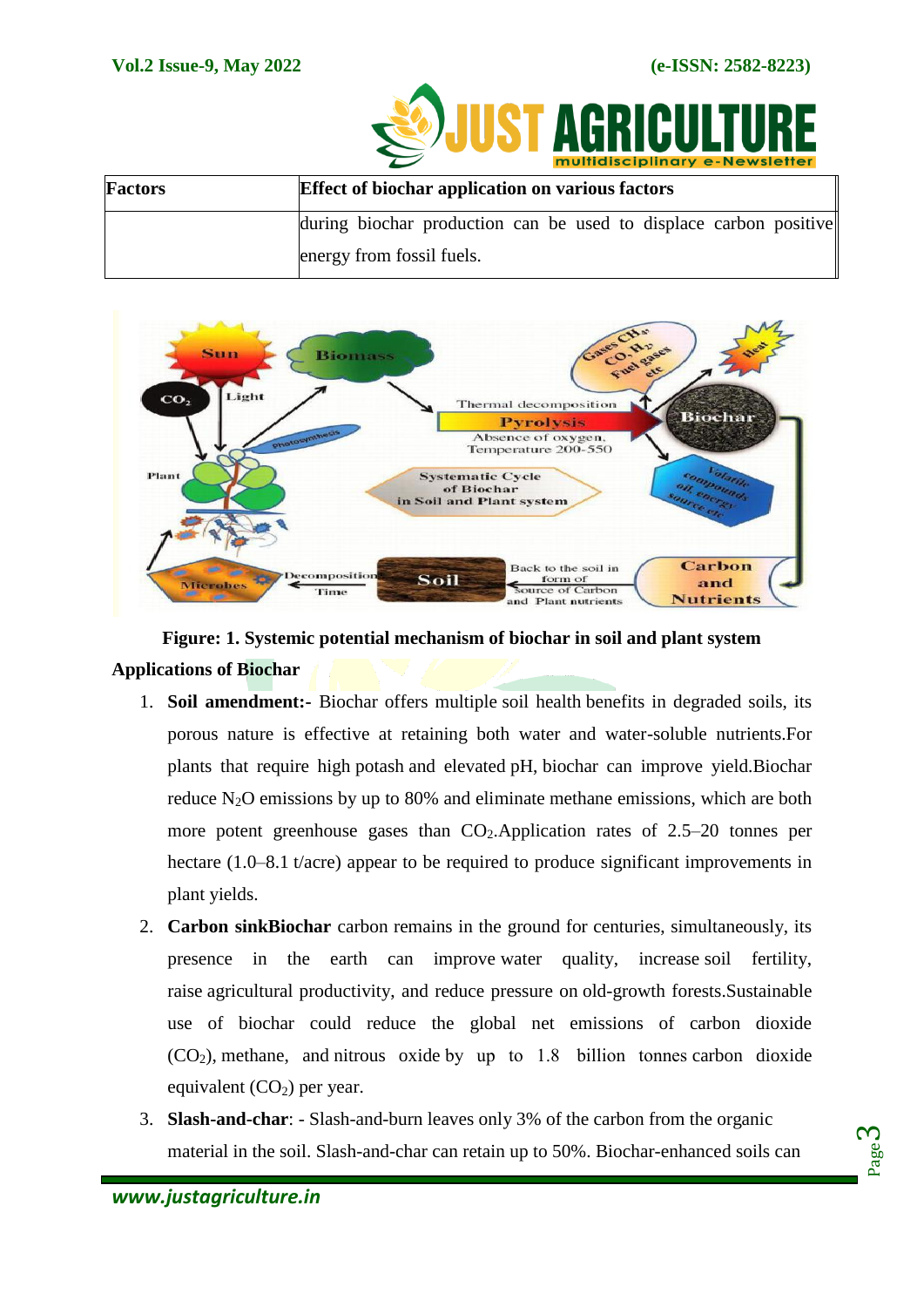

indefinitely sustain agricultural production, whereas slash/ burn soils quickly become depleted of nutrients, forcing farmers to abandon the fields, producing a continuous slash and burn cycle.

4. **Water retention: -** Biochar is [hygroscopic](https://en.wikipedia.org/wiki/Hygroscopic) due to its [porous structure](https://en.wikipedia.org/wiki/Porosity) and high [specific surface area.](https://en.wikipedia.org/wiki/Specific_surface_area) As a result, fertilizer and other nutrients are retained for plants' benefit.

#### **Production of Biochar**

Biochar is a high-carbon, fine-grained residue that is produced via [pyrolysis;](https://en.wikipedia.org/wiki/Pyrolysis) it is the direct [thermal decomposition](https://en.wikipedia.org/wiki/Thermal_decomposition) of biomass in the absence of [oxygen](https://en.wikipedia.org/wiki/Oxygen) (preventing [combustion\)](https://en.wikipedia.org/wiki/Combustion), which produces a mixture of solids (the biochar proper), liquid [\(bio-oil\)](https://en.wikipedia.org/wiki/Pyrolysis_oil), and gas [\(syngas\)](https://en.wikipedia.org/wiki/Syngas) products.

The specific yield from [pyrolysis](https://en.wikipedia.org/wiki/Pyrolysis) is dependent on process conditions such as [temperature,](https://en.wikipedia.org/wiki/Temperature) [residence time,](https://en.wikipedia.org/wiki/Residence_time) and heating rate. Temperatures of  $400-500$  °C (673–773 K) produce more [char.](https://en.wikipedia.org/wiki/Char_(chemistry)) Pyrolysis occurs more quickly at higher temperatures.The increasing heating rate leads to a decrease of biochar yield. Typical yields are 60% [bio-oil,](https://en.wikipedia.org/wiki/Bio-oil) 20% biochar, and 20% syngas.



## **Pyrolysis Reactors**

Besides pyrolysis, torrefaction and hydrothermal carbonization processes can also thermally decompose biomass to the solid material. The carbon product from the torrefaction process contains some volatile organic components, thus its properties are between that of biomass feedstock and biochar.



Page  $\overline{\bf 4}$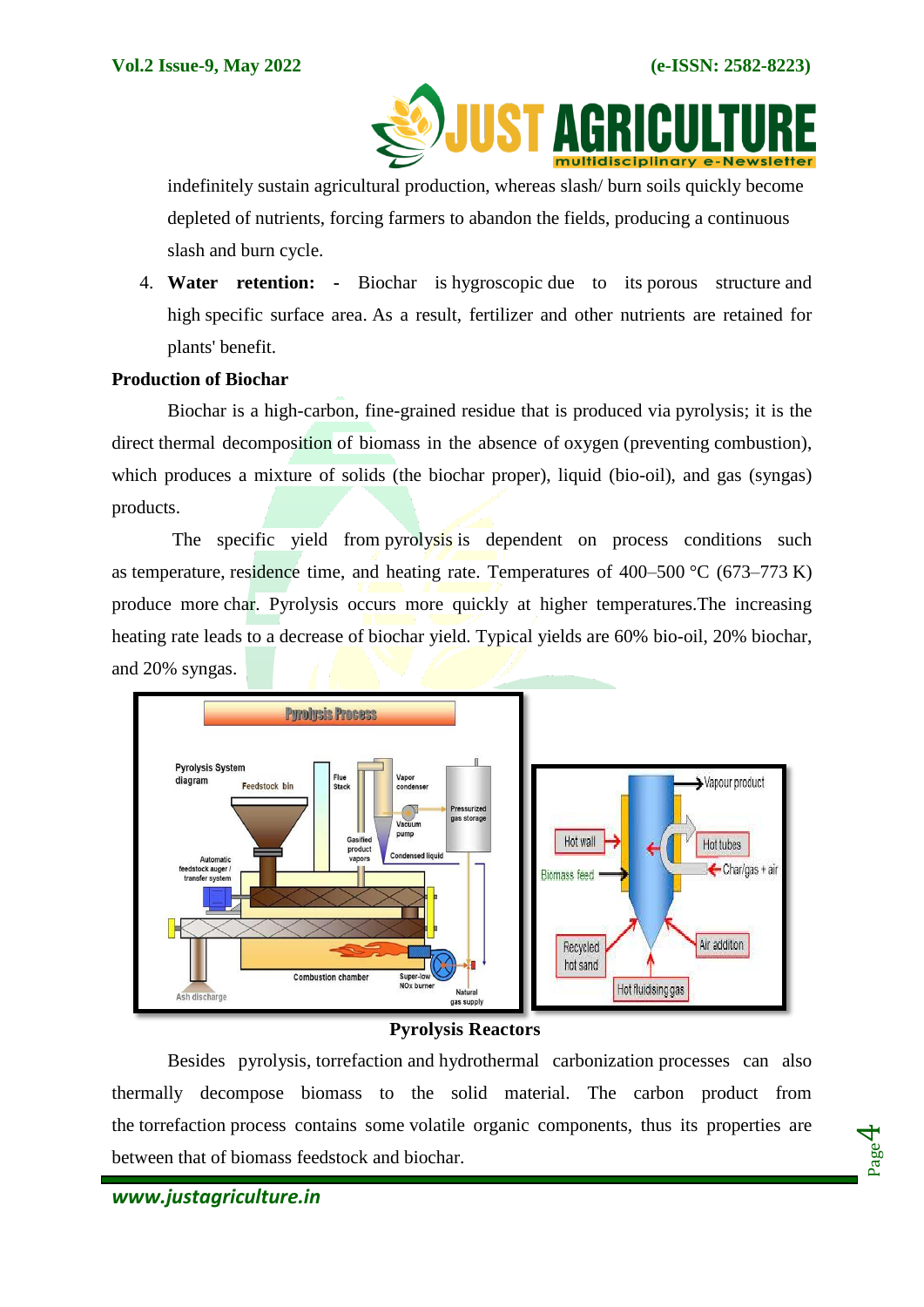

Furthermore, even the hydrothermal carbonization could produce a carbon-rich solid product, The solid product from hydrothermal carbonization is defined as "hydrochar" rather than "biochar".



available technologies and feedstock

## **Centralized, decentralized, and mobile systems**

In a centralized system, unused biomass is brought to a central plant for processing into biochar. Factors that influence the choice of system type include the cost of transportation of the liquid and solid byproducts, the amount of material to be processed, and the ability to supply the power grid.

## **Thermo-catalytic depolymerization**

Thermo-catalytic depolymerisation utilizes microwaves, has been used to efficiently convert organic matter to biochar on an industrial scale, producing ≈50% char.

## **Barriers and limitations to biochar systems**

 $\triangleright$  A market for carbon credits in which land managers can engage in deploying biochar does not exist.

Page ம